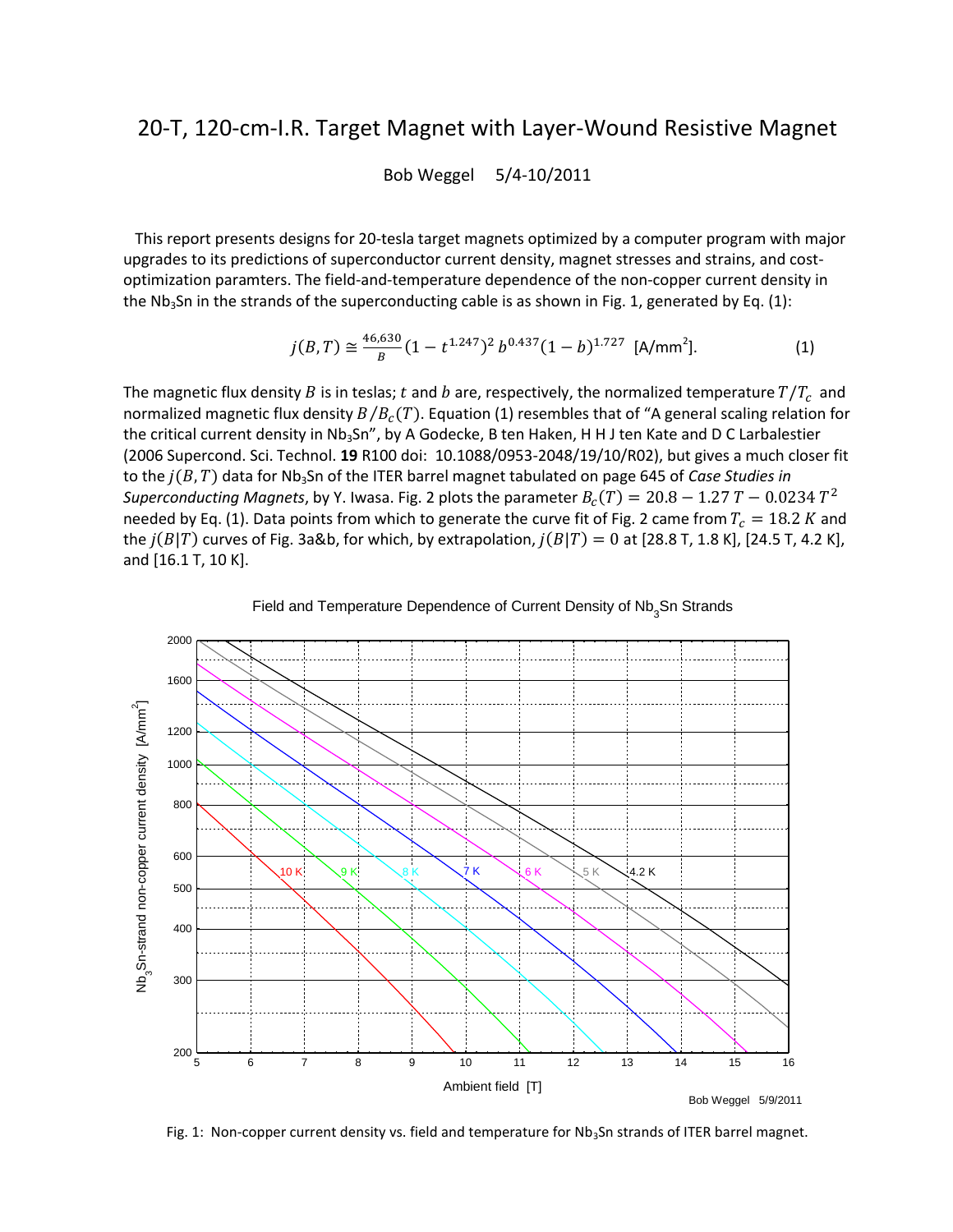

Temperature Dependence of Critical Field,  $\mathsf{B}_{\rm c}^{\phantom{\dag}},$  of Nb $_{\rm 3}^{\phantom{\dag}}$ Sn

Fig. 2: Curve fit of data generated by Fig. 3a&b.  $B_c(T) = 20.8 - 1.27 T - 0.0234 T^2$  teslas.



Fig. 3a&b: Curve fits of  $j(B|T)$  by  $j(B) {\sim} (B_c - B)^2$ . Left:  $j(B|T)$ . Right:  $\sqrt{j(B|T)}$ . For ITER barrel conductor, extrapolation of the red curve to  $j=0$  gives  $B_c = 16.1$  T at 10 K; extrapolation of the green curve gives  $B_c = 24.5$  T at 4.2 K. For internal-tin conductor,  $B_c = 25.1$  T at 4.2 K (blue curve) and 28.8 T at 1.8 K (black curve).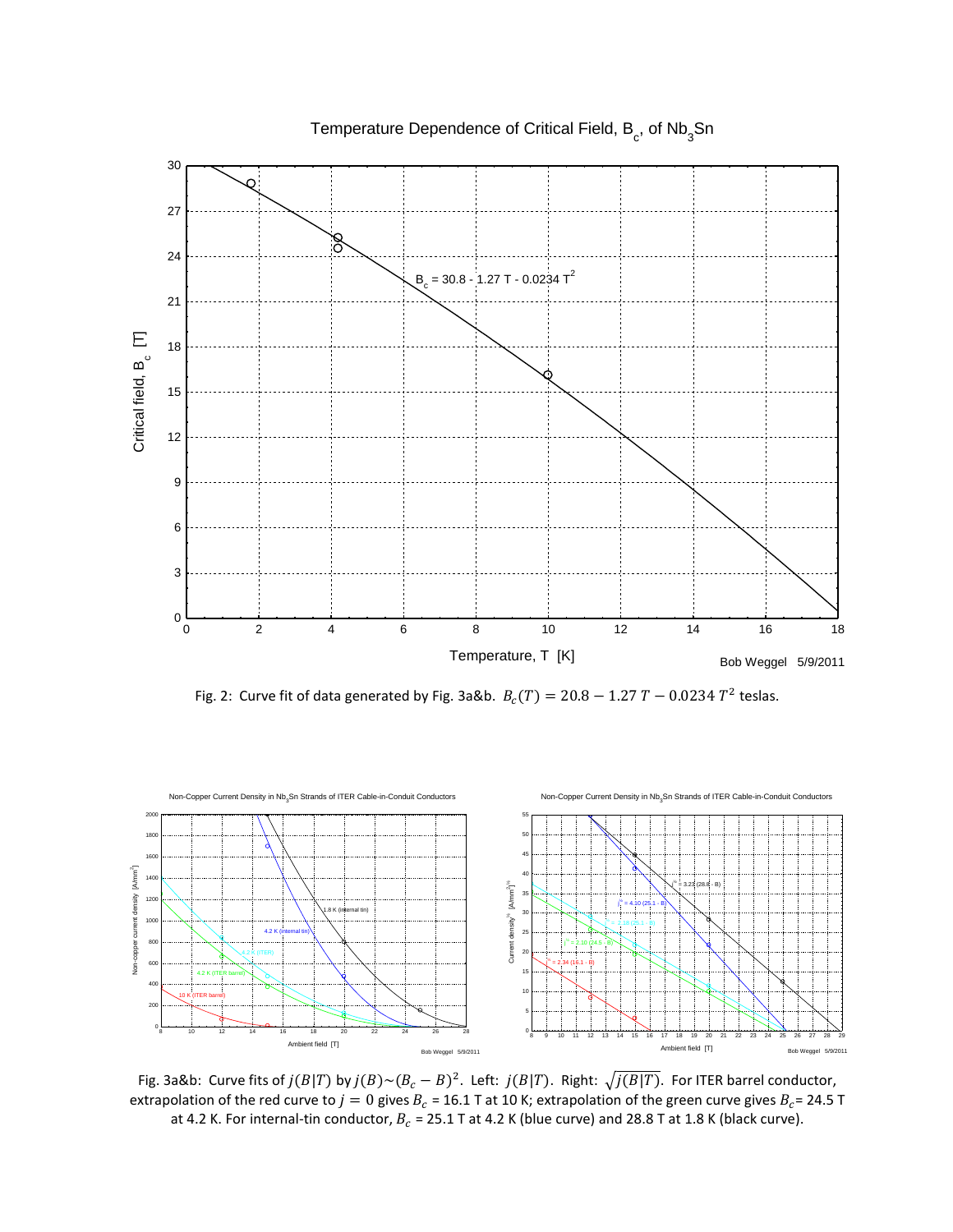To predict the maximum stress (at the inner radius) in each solenoid, the computer program uses Eq. (5.35b) on p. 124 of *Solenoid Magnet Design* by Montgomery & Weggel or, equivalently, Eq. (3.77b) on p. 101 of *Case Studies in Superconducting Magnets*. The solenoid is of inner radius a<sub>1</sub>, outer radius a<sub>2</sub>, current density j, bore field  $B_1$ , and external field  $B_2$ , and is of isotropic material of Poisson's ratio  $v = 0.3$ . The predicted stress is:

$$
\sigma_{max} = j \frac{(7a_1^2 + 14a_1a_2 + 85a_2^2)(B_1 + B_2) + 14(a_1^2B_1 + a_2^2B_2)}{120(a_1 + a_2)}
$$

.

Fig. 4 presents the results. Note that for a radially-thin solenoid (radius ratio  $\alpha \equiv a_2/a_1 \approx 1$ ), the peak stress is  $\sigma_{\text{max}} = j_1 a_1 < B$ , where  $\langle B_2 + B_2 \rangle/2$ , the average field in the windings. For solenoids of larger aspect ratio,  $\sigma_{max} > j_1 a_1 (B_1+B_2)/2$  and is greater, even, than  $j_1 [(a_1+a_2)/2] [(B_1+B_2)/2]$ . For example, in a solenoid of radius ratio  $\alpha$  = 1.6 and field ratio  $\beta$  = 0 (appropriate for the most-upstream superconducting coil of a 20-T target magnet) the normalized stress  $\sigma^* \equiv \sigma_{max}/(j_1 a_1 B_1)$  is 0.85, 31% greater than the 0.65 calculated from the mean field 0.5  $B_1$  and the mean radius ( $a_1+a_2$ )/2 = 1.3  $a_1$ . For a solenoid of radius ratio  $α = 2.8$  and field ratio  $β = 0.7$  (appropriate for a pancake-wound resistive magnet of O.R. = 50 cm and I.R. = 17.5 cm) the normalized stress  $\sigma^*$  is 2.85, 76% higher than the  $[(1+0.7)/2]$  x[ $(1+2.8)/2]$  = 1.62 predicted from the product of the mean radius and the mean magnetic field.



Normalized Maximum Hoop Stress  $\sigma^* = \sigma_{\textsf{max}} / (\mathsf{B}_1 \, \mathsf{j}_1 \, \mathsf{a}_1)$ 

Fig. 4: Normalized maximum hoop stress  $\sigma^* \equiv \sigma_{\text{max}}/(B_1 j_1 a_1)$  vs. radius ratio  $\alpha \equiv O.R./I.R.$  & field ratio  $\beta \equiv B_2/B_1$ .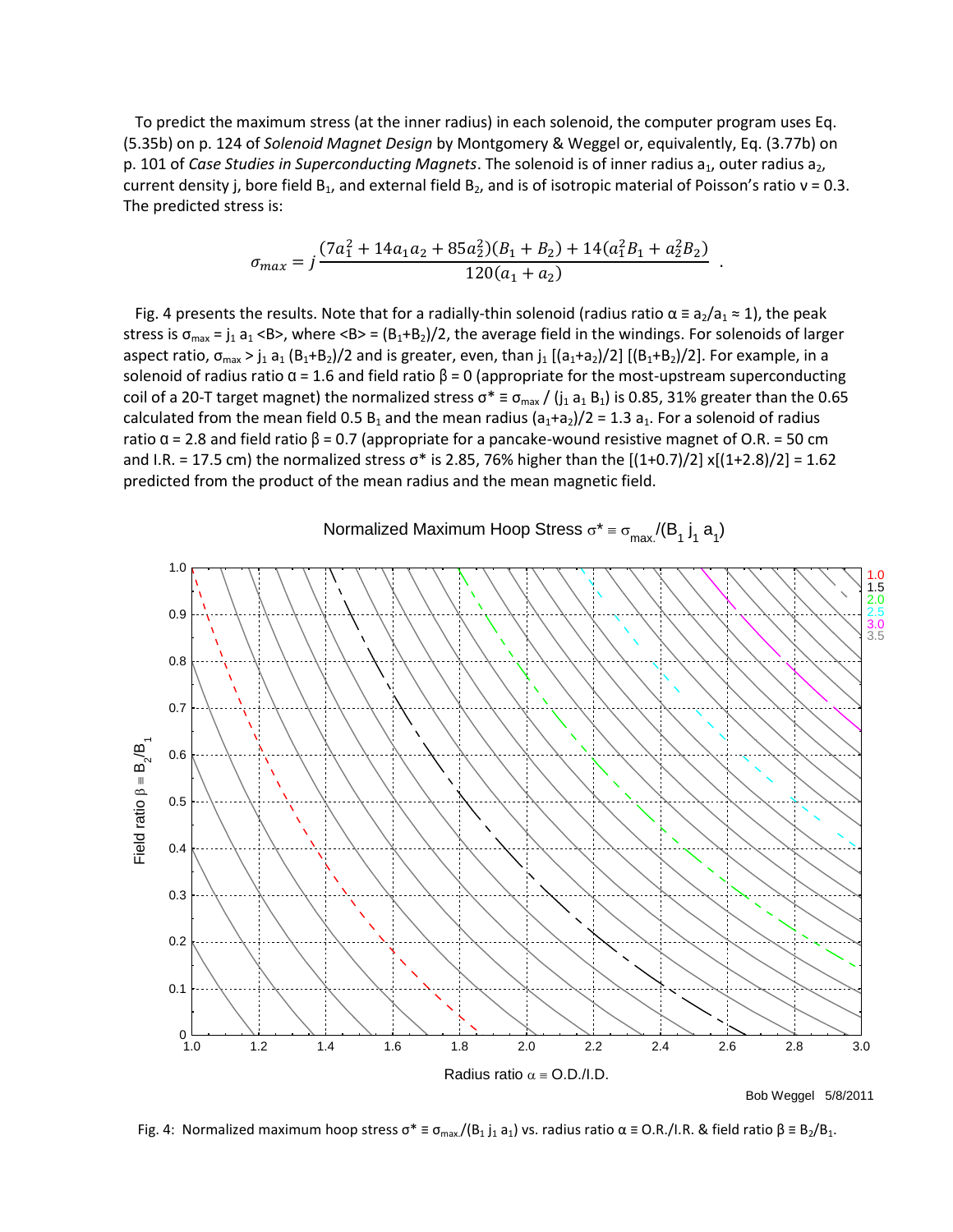Fig. 5a-d, generated by a finite-element-method program, confirms that the magnet-optimization program does indeed generate designs in which the peak strain in every coil is very nearly the ~0.4% that should be acceptable for all the magnet materials: copper and stainless steel for the resistive coils, and Nb<sub>3</sub>Sn, copper stabilizer and Incoloy 908 or other conduit material for the superconducting coils.



Fig. 5a-d: Hoop strain εhoop (color & contour lines) of 20-T target magnet with layer-wound resistive coils and upstream superconducting (SC) coils of 120-cm inner radius. Total stored energy = 2.88 GJ. Resistive magnet has five nested two-layer coils of MgO-insulated hollow conductor, graded from 23.8 mm square Japanese-Hadron-Facility hollow conductor (innermost coil) to ~35 mm square (outer two coils); supporting each coil is a stainlesssteel tube or wrap of 600 MPa design stress. Field contribution = 5.3 T at 12.0 MW; field homogeneity = 3.3% peak-to-peak; ΔT<sub>max</sub> = 70 <sup>o</sup>C with water flow of 59 liters/sec (ΔP = 40 atm, 4 hydraulic paths per layer). The mostupstream SC coil has an outer radius of 193 cm, a length of 3.3 meters, a weight of 130 metric tons, and is 9% Nb<sub>3</sub>Sn, 51% steel, and 32% copper+helium and 8% insulation. The endmost coil shown is 1.4% superconductor, 4.5% steel, 75% copper+helium, and 19% insulation. a) Entire magnet upstream of 9 m. b) Resistive magnet. c) Upstream SC coils. d) Downstream SC coils.

 Fig. 6 shows that the magnet of Fig. 5 generates an on-axis field profile that matches very closely the desired profile. Fig. 7 plots parameters of magnets optimized for minimum yearly cost of operation for a duty cycle ranging from 32% to 63% (1-3x10<sup>7</sup> sec/yr). The cost optimization uses parameters based on values from the NHMFL web site: 1) Power = \$121/MW-hr; 2) Fabricated copper and steel is \$400/kg (nearly twice the average for non-superconducting NHMFL magnets, to account for inflation and that the optimization ignores the mass of components such as shielding and cryostats; 3) The cost of superconducting magnets is 2 to 2½ times that of non-superconducting magnets; and 4) Amortization of capital investments is at 10% per year.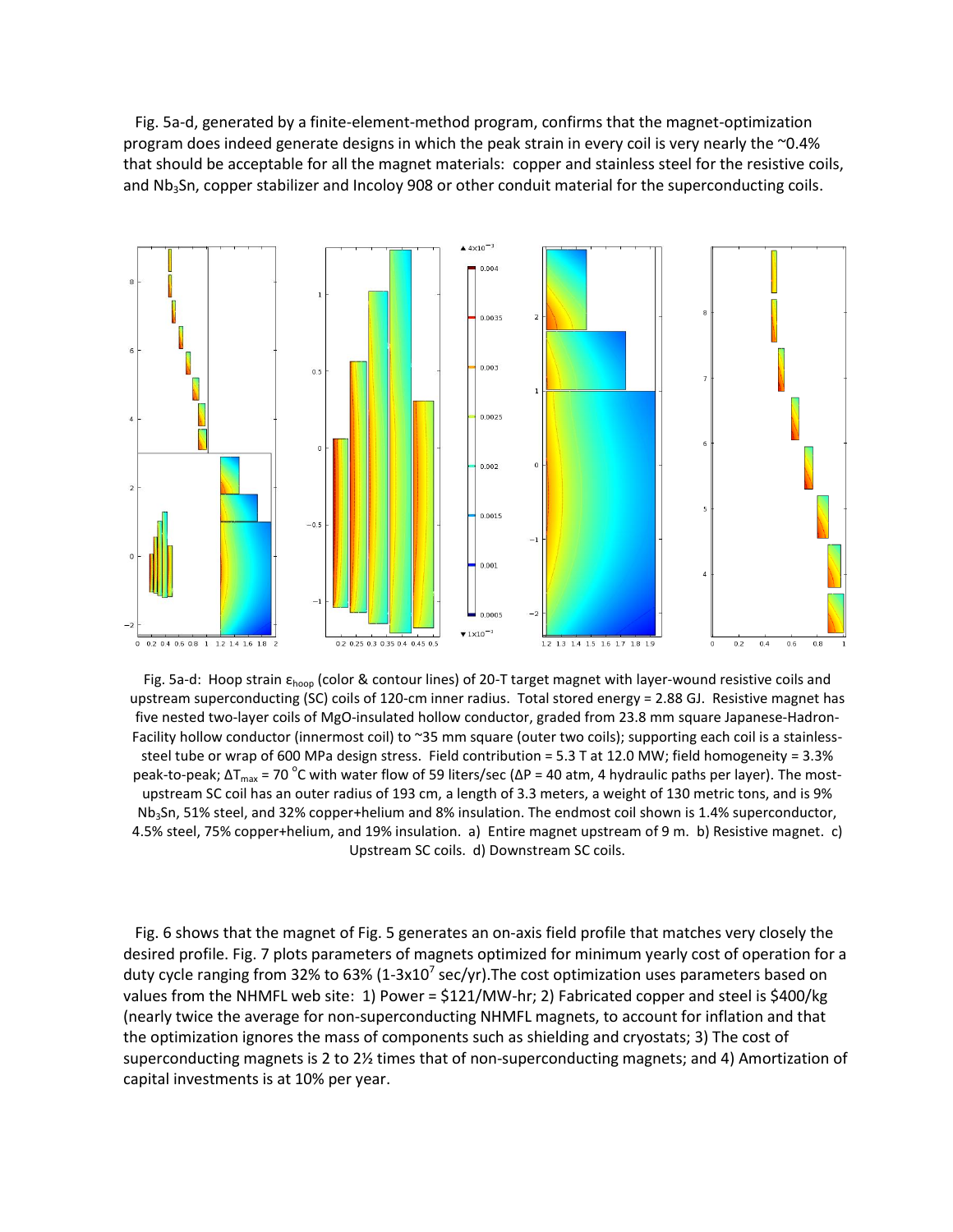

Fig. 6: On-axis field profiles of superconducting magnet and layer-wound resistive magnet of 20-T target magnet optimized for  $2x10^7$  sec/yr of operation.



Yearly Cost of 20-T Target Magnets: Power + 10%/yr Amortization of Capital

Fig. 7: Power, field allocation, mass, & yearly cost of optimized 20-T target magnets: duty cycle = 1-3x10<sup>7</sup> sec/yr.

On-Axis Field Profile of Target Magnet "Layer3%2e7"